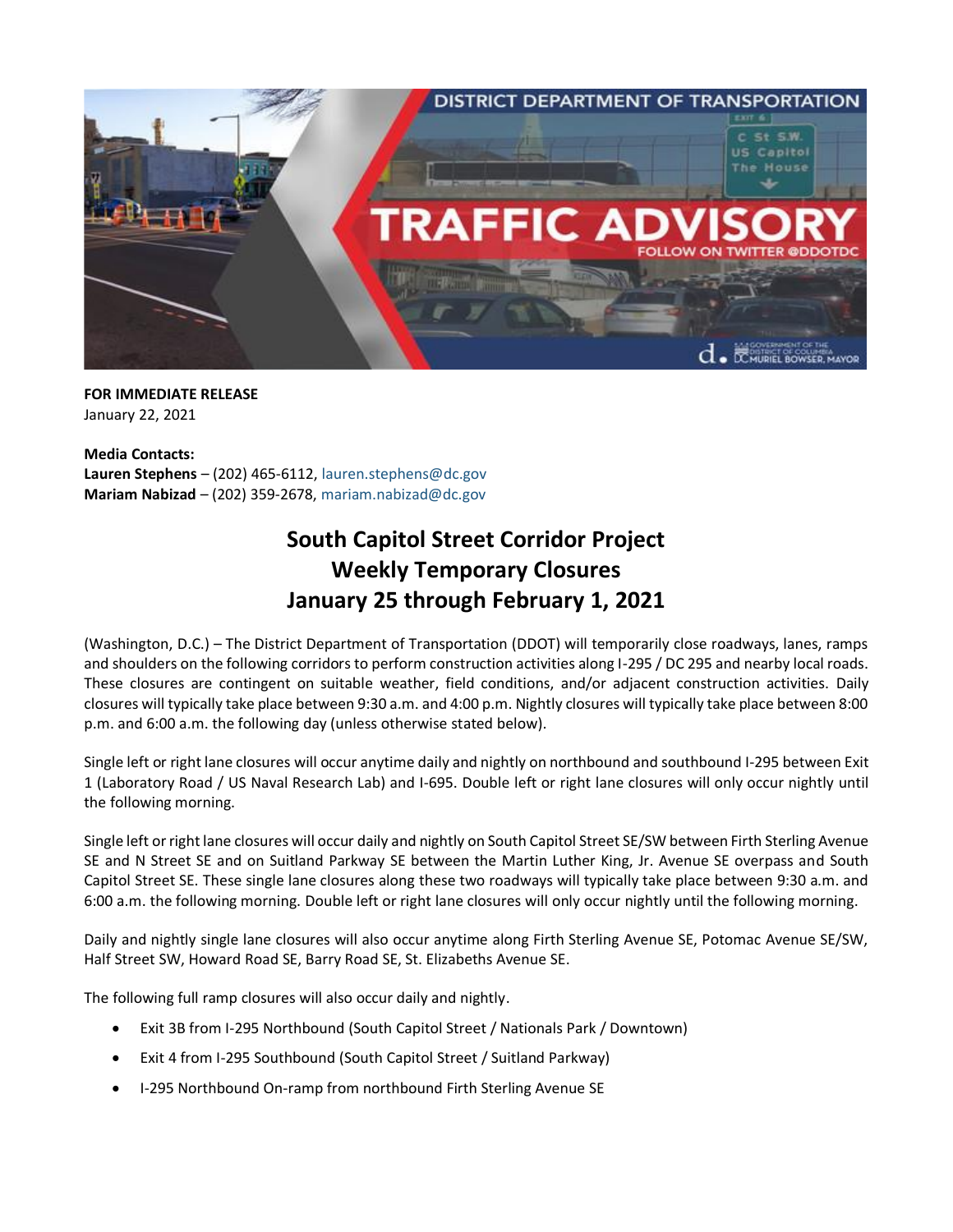Northbound South Capitol Street SE will be fully closed at Potomac Avenue SE during the weekend from 5:00 a.m. on Saturday, January 30 to 9:00 p.m. on Sunday, January 31, as shown in the graphic. Northbound traffic crossing the Frederick Douglass Memorial Bridge (FDMB) will be detoured to turn right onto Potomac Avenue SE, then follow First Street SE and M Street SE back to northbound South Capitol Street SE.



Weeknight full closures will occur on Howard Road SE between the WMATA Parking garage and Firth Sterling Avenue SE and Suitland Parkway SE between South Capitol Street SE/SW and Firth Sterling Avenue SE. These full closures will not occur on the same nights. These alternating full closures of Suitland Parkway SE and Howard Road SE will continue during the weekend starting at 8:00 p.m. Friday night, January 29 and ending by 5:00 a.m. Monday morning, February 1, 2021.

For the closure of Suitland Parkway, the ramps from northbound I-295 (Exit 3B) and southbound I-295 (Exit 4 to Suitland Parkway) will also be closed. The following signed detours will be in place:

- Exit 3B (from I-295 NB) Closure: Take Exit 5C to Martin Luther King Jr. Avenue SE and follow detour signs to Howard Road SE and back to Suitland Parkway SE.
- Exit 4 to Suitland Parkway (from I-295 SB) Closure: Take Exit 4 to Howard Road SE and follow detour signs to return to Suitland Parkway SE.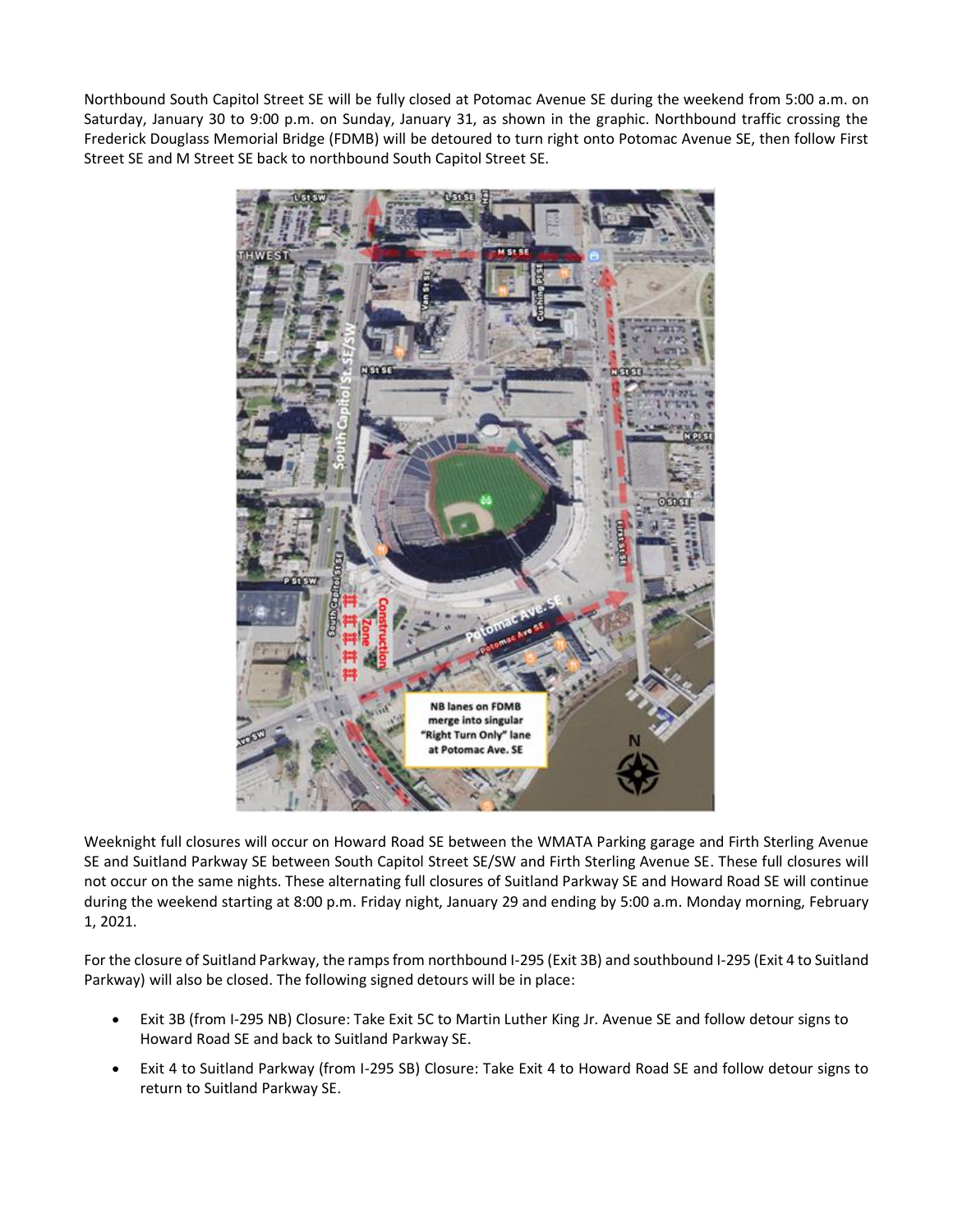

## Overnight Suitland Parkway SE Closure & Detour

## Overnight Howard Road SE Closure & Detour